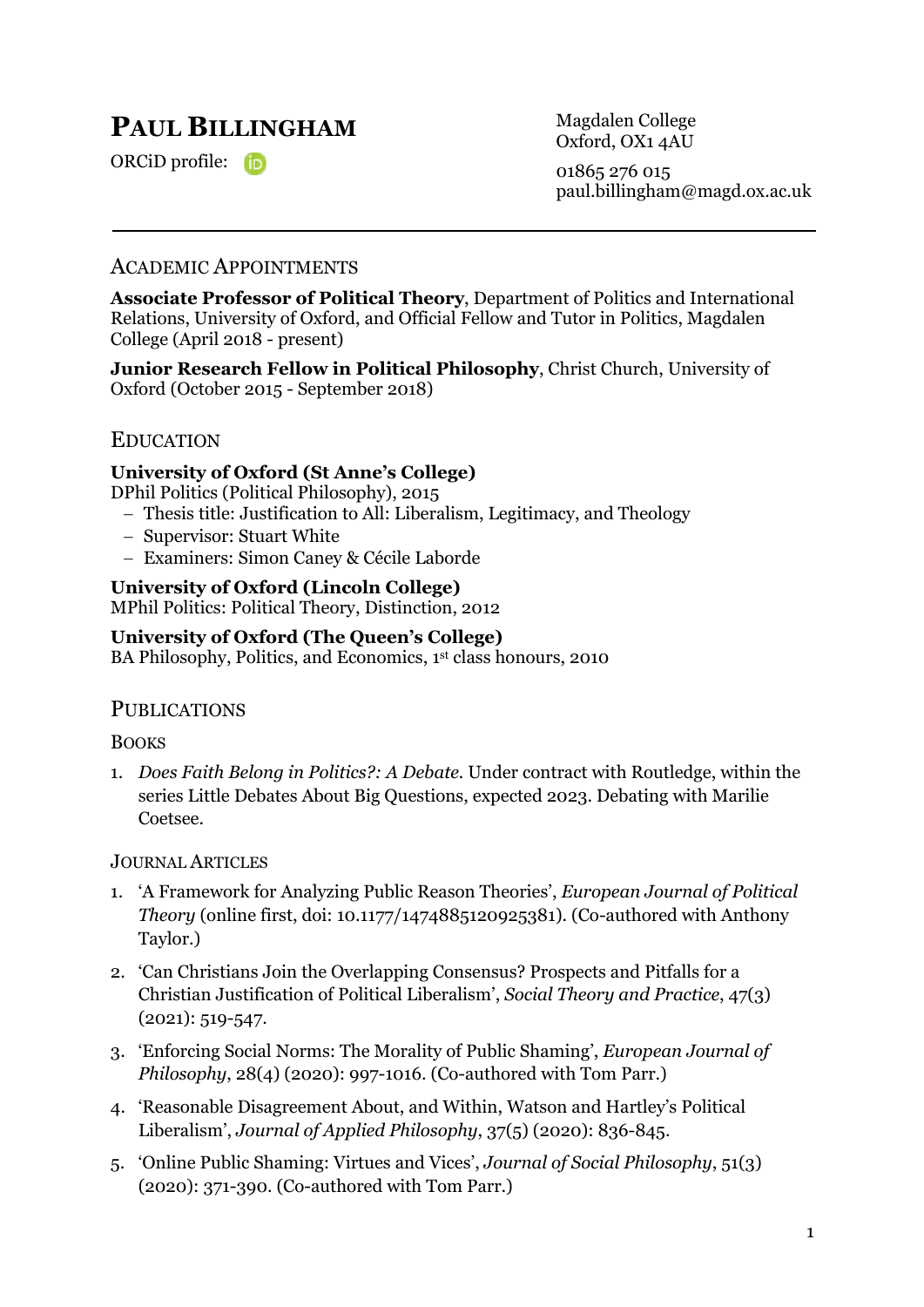- 6. 'The Scope of Religious Group Autonomy: Varieties of Judicial Examination of Church Employment Decisions', *Legal Theory*, 25(4) (2019): 244-271.
- 7. 'State Speech as a Response to Hate Speech: Assessing 'Transformative Liberalism'', *Ethical Theory and Moral Practice*, 22(3) (2019): 639-655.
- 8. 'State Sovereignty, Associational Interests, and Collective Religious Liberty', *Secular Studies*, 1(1) (2019): 114-127.
- 9. 'Consensus, Convergence, Restraint and Religion', *Journal of Moral Philosophy*, 15(3) (2018): 345-361.
- 10. 'Liberal Perfectionism, Moral Integrity, and Self-Respect', *The American Journal of Jurisprudence*, 63(1) (2018): 63-79. (Co-authored with Anthony Taylor.)
- 11. 'Public Reason and Religion: The Theo-Ethical Equilibrium Argument for Restraint', *Law and Philosophy*, 36(6) (2017): 675-705.
- 12. 'Convergence Liberalism and the Problem of Disagreement Concerning Public Justification', *Canadian Journal of Philosophy*, 47(4) (2017): 541-564.
- 13. 'Liberal Perfectionism and Quong's Internal Conception of Political Liberalism', *Social Theory and Practice*, 43(1) (2017): 79-106.
- 14. 'How Should Claims for Religious Exemptions be Weighed?', *Oxford Journal of Law and Religion*, 6(1) (2017): 1-23.
- 15. 'Can My Religion Influence My Conception of Justice? Political Liberalism and the Role of Comprehensive Doctrines', *Critical Review of International Social and Political Philosophy*, 20(4) (2017): 403-424.
- 16. 'Does Political Community Require Public Reason? On Lister's Defence of Political Liberalism', *Politics, Philosophy & Economics*, 15(1) (2016): 20-41.
- 17. 'Convergence Justifications Within Political Liberalism: A Defence', *Res Publica*, 22(2) (2016): 135-153.
	- Previously shortlisted for the 2014 *Res Publica* postgraduate essay prize.

# BOOK CHAPTERS

- 1. 'Should We Shame Those Who Ignore Social Distancing Guidelines?', in Aveek Bhattacharya and Fay Niker (eds.), *Political Philosophy in a Pandemic* (Bloomsbury Academic, 2021), pp. 205-216. (Co-authored with Tom Parr.)
- 2. 'State Responses to Incongruence: Toleration and Transformation', in Mitja Sardoč (ed.), *The Palgrave Handbook of Toleration* (Palgrave Macmillan, 2021), pp. 229- 247.
- 3. 'Shaping Religion: The Limits of Transformative Liberalism', in Jonathan Seglow and Andrew Shorten (eds.), *Religion and Political Theory: Secularism, Accommodation and The New Challenges of Religious Diversity* (ECPR Press / Rowman & Littlefield International, 2019), pp. 57-77.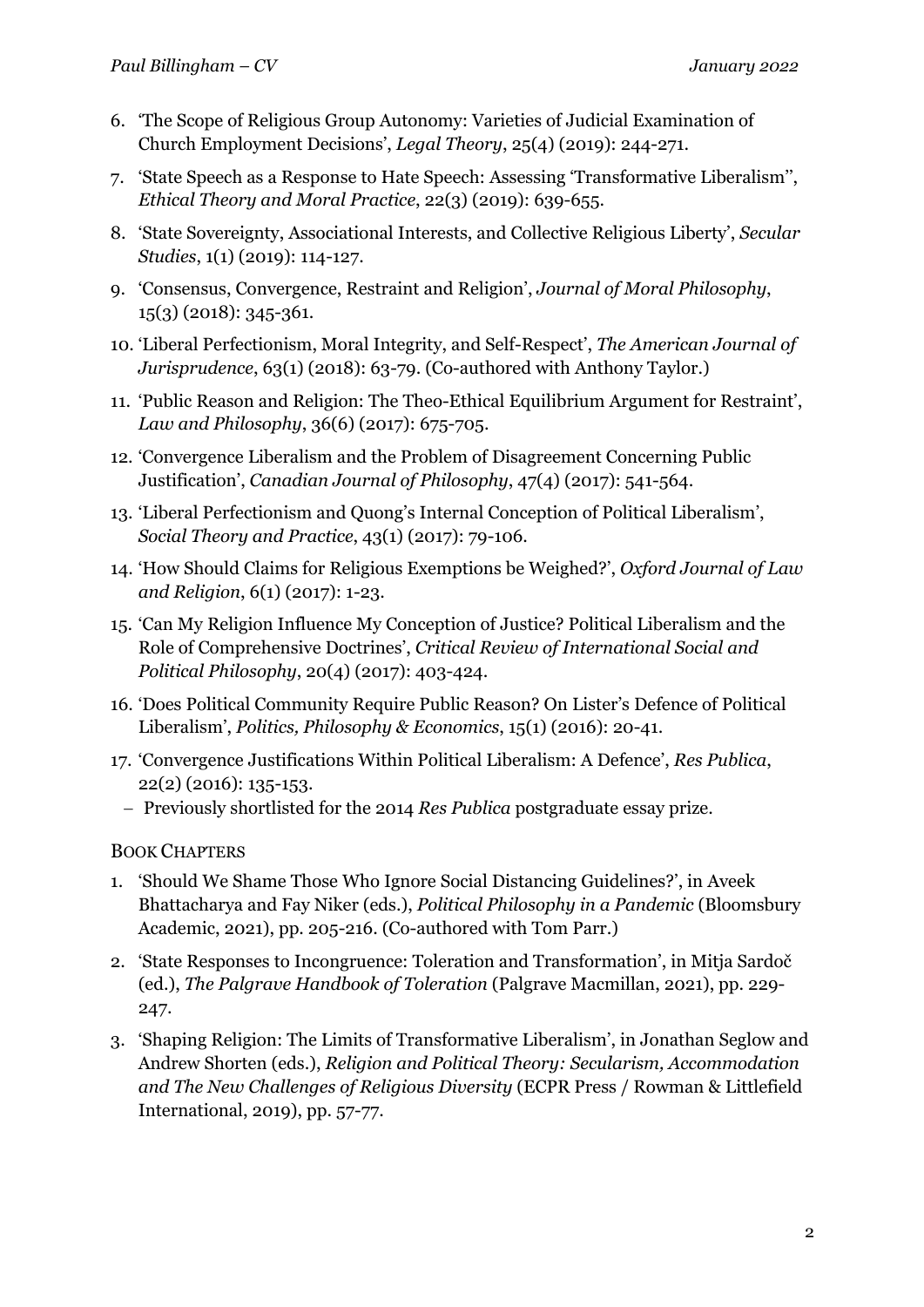- 4. 'Exemptions for Religious Groups and the Problem of Internal Dissent', in John Adenitire (ed.), *Religious Beliefs and Conscientious Exemptions in a Liberal State*  (Hart Publishing, 2019), pp. 51-69.
- 5. 'Law, Religion, and Public Reason', in Russell Sandberg, Norman Doe, Bronach Kane, and Caroline Roberts (eds.), *Research Handbook on Interdisciplinary Approaches to Law and Religion* (Edward Elgar Publishing, 2019), pp. 128-148. (Co-authored with Jonathan Chaplin.)

# BOOK REVIEWS

- 1. 'Review of Benjamin R. Hertzberg, *Chains of Persuasion: A Framework for Religion in Democracy*', *Journal of Moral Philosophy*, 18(5) (2021): 537-541.
- 2. 'Review of Christine Sypnowich, *Equality Renewed: Justice, Flourishing and the Egalitarian Ideal*', *Ethics*, 129(1) (2018): 144-149.

# INTRODUCTIONS TO JOURNAL SPECIAL ISSUES

- 1. 'Introduction to the Special Issue on Religious Diversity, Political Theory, and Theology: Public Reason and Christian Theology', *Social Theory and Practice* 47(3) (2021): 451-456. (Co-authored with Jonathan Chaplin.)
- 2. 'Introduction: Diverse Religious Responses to Pluralism', *Political Theology*, 21(4) (2020): 279-283. (Co-authored with Jonathan Chaplin.)
- 3. 'Introduction: Hate, Offence and Free Speech in a Changing World', *Ethical Theory and Moral Practice*, 22(3) (2019): 531-537. (Co-authored with Matteo Bonotti.)
- 4. 'Introduction to the Symposium on Matthew Kramer's *Liberalism with Excellence*', *The American Journal of Jurisprudence*, 63(1) (2018): 1-7. (Co-authored with Anthony Taylor.)

# BLOG POSTS

- 1. 'A Sackable Offence? Employers' Responses to Public Shaming', *The Ethical War Blog*, 9<sup>th</sup> July 2020. (Co-authored with Tom Parr.)
- 2. 'Should We Shame Those Who Ignore Social Distancing Guidelines?', *Justice Everywhere: A blog about philosophy in public affairs*, 13th April 2020. (Coauthored with Tom Parr.)

# PRESENTATIONS (SINCE 2016)

'Defending the Place of Religion in Democratic Discourse', Canterbury Institute, Oxford, January 2022.

'Comments on *A Perfectionist Theory of Justice*, by Collis Tahzib', Political Theory Workshop, Nuffield College, University of Oxford, January 2021.

'Comments on *Democratic Speech in Divided Times*, by Maxime Lepoutre', Political Theory Workshop, Nuffield College, University of Oxford, October 2020.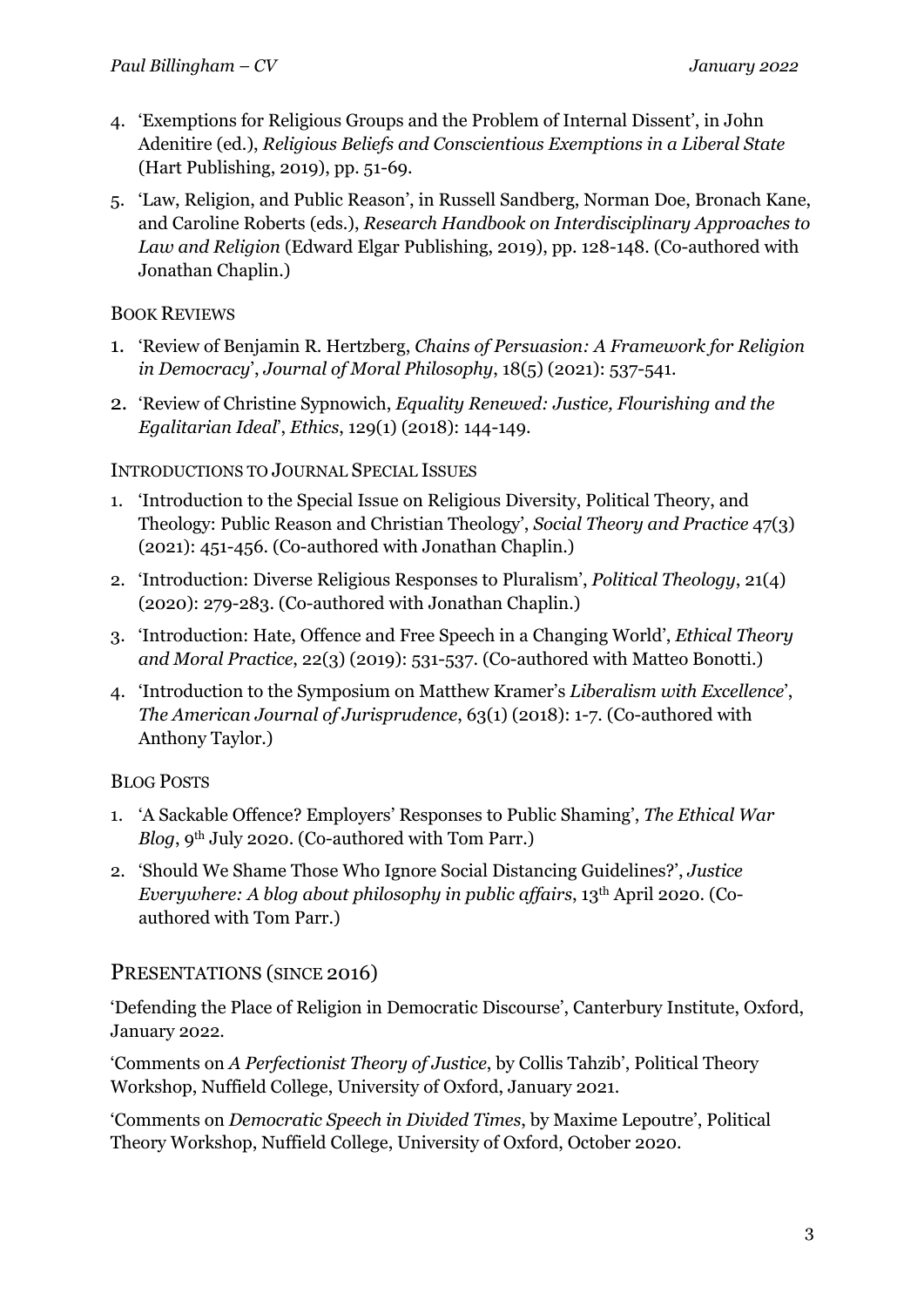'Comments on *Equal Citizenship and Public Reason: A Feminist Political Liberalism*, by Lori Watson and Christie Hartley', PPE Society Third Annual Meeting, New Orleans, March 2019.

'How (Not) to Think About Public Reason'.

- 'Themes from the Political Philosophy of Gerald Gaus' Workshop, Nuffield College, Oxford, March 2019.
- Centre for the Study of Social Justice, University of Oxford, February 2019.

'The Scope of Religious Group Autonomy: Varieties of Judicial Examination of Church Employment Decisions'.

- Cambridge Forum for Legal and Political Philosophy Public Lecture, University of Cambridge, February 2019.
- 'A Tolerant Society?' Workshop, Morrell Centre for Toleration, University of York, September 2018.
- MANCEPT Workshop on Religion in Liberal Politics, University of Manchester, September 2018.
- Association for Social and Political Philosophy Annual Conference, LUISS Guido Carli / Sapienza University of Rome, June 2018.

'Laborde on Collective Religious Liberty', Symposium on *Liberalism's Religion* by Cécile Laborde, Nuffield College, Oxford, May 2018.

'Shaping Religion: Assessing 'Transformative Liberalism''.

- Association for Social and Political Philosophy Annual Conference, University of Sheffield, June 2017.
- Workshop on Religion and Public Life, European Consortium for Political Research Joint Sessions of Workshops, University of Nottingham, April 2017.

'Kramer on Edification and Primary Goods', Symposium on *Liberalism with Perfection*  by Matthew Kramer, Christ Church, Oxford, June 2017.

'State Speech as a Response to Hate Speech: Assessing 'Transformative Liberalism'', Workshop on Religion, Hate and Offence in a Changing World, Cardiff University, December 2016.

'Weighing Claims for Religious Exemptions', Workshop on New Directions in Religion and Political Theory, University College London, December 2016.

'Enforcing Social Norms: The Morality of Public Shaming'.

- Centre for the Study of Social Justice, University of Oxford, November 2016.
- Centre for Ethics, Law and Public Affairs seminar, University of Warwick, October 2016.
- MANCEPT Workshop on The Political Theory of Social Norms, University of Manchester, September 2016.
- $-7<sup>th</sup>$  Braga Meeting on Ethics and Political Philosophy, University of Minho (Portugal), June 2016.

'Christianity and Public Reason Liberalism: The Theo-Ethical Equilibrium Argument for Restraint', Religion and Public Justification Workshop, University College London, January 2016.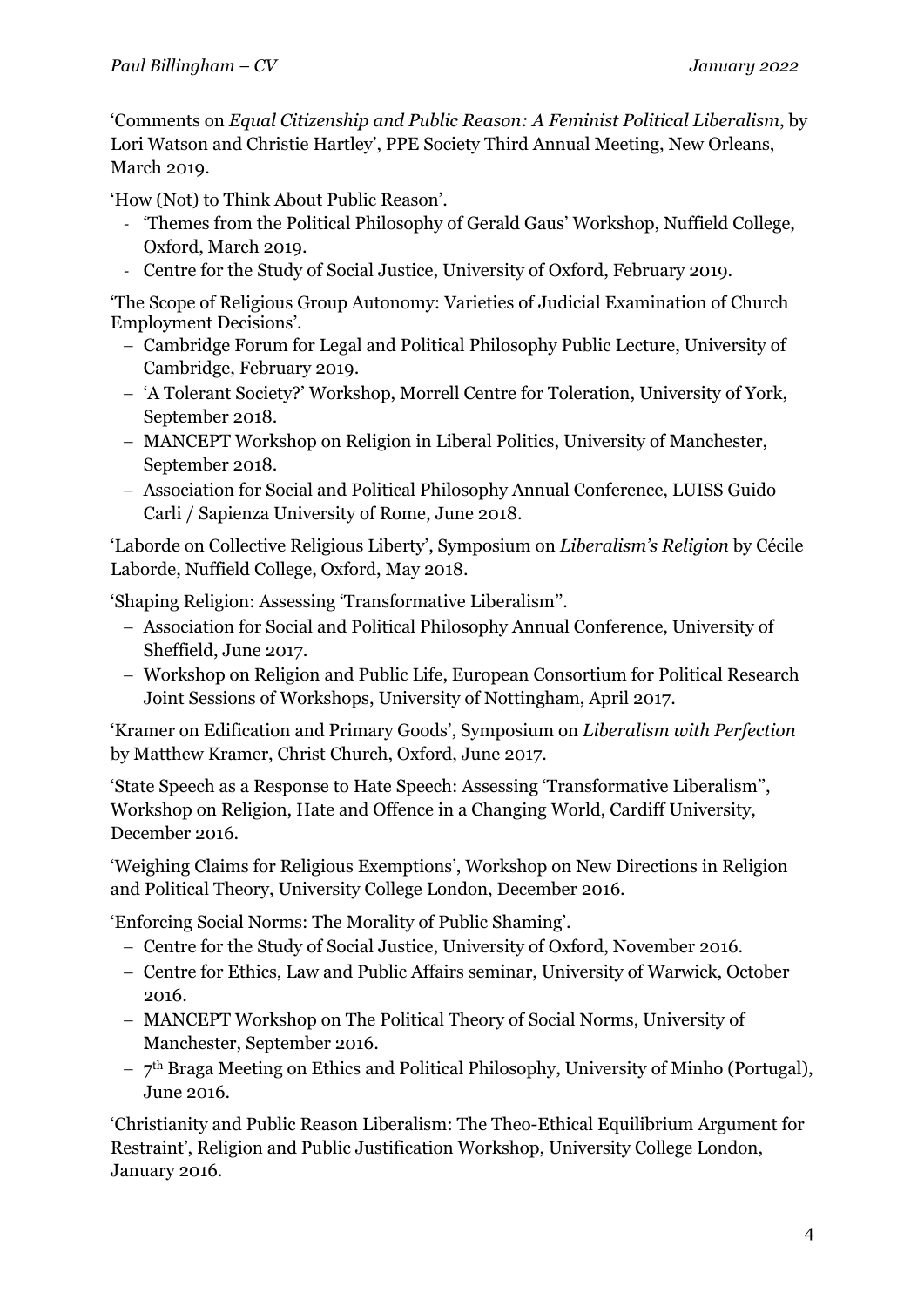# AWARDS & ACHIEVEMENTS

Shortlisted for the 2016 Oxford University Student Union teaching award for 'Outstanding Tutor, Social Sciences Division'.

Awarded first prize in the 2016 Robert Davies Memorial Essay Contest, an annual competition run by the Skoll Centre for Social Entrepreneurship, for a co-authored essay entitled 'The Democratisation of Accountability in the Digital Age: Promise and Pitfalls'.

Arts and Humanities Research Council Studentship – full DPhil funding (2012-14).

University of Oxford Vice-Chancellors' Fund and Andrew Smith Memorial Foundation grants (June 2014).

University of Oxford Department of Politics and International Relations Studentship  $(2014-15).$ 

Arts and Humanities Research Council Studentship – full MPhil funding (2010-12).

Achieved the highest thesis mark (81) in Oxford's MPhil in Politics in 2012, and the highest mark in both finals papers taken.

Achieved one of the top 10 highest marks in PPE finals examination in 2010 (out of 238 students), with an average mark of 75.

Gibbs Prize in Politics, for achieving the highest mark in undergraduate politics exams, and John Hicks Foundation Prize, for achieving the highest mark in undergraduate macroeconomics (2010).

Michel Studentship and Alan Webster Prize, The Queen's College, Oxford (2008-10).

# **TEACHING**

# **Associate Fellow of the Higher Education Academy**

- Awarded in March 2014, based on completion of the 'Developing Learning and Teaching' programme run by the Oxford Learning Institute.

# **Associate Professor of Political Theory (2018-)**

- Introduction to the Theory of Politics (undergraduate first year paper; tutorials and revision classes; examining).
- Theory of Politics (undergraduate finals paper; course convenor; lectures, tutorials, and revision classes; examining).
- Advanced Paper in Theories of Justice (undergraduate finals paper; course convenor; lectures and tutorials; examining).
- Reasonable Disagreement & Political Argument (MPhil optional paper; course convenor; seminars and revision classes; examining).
- Theory of Politics core course for MPhil in Politics: Political Theory (seminars).
- Supervision of students on the MPhil in Politics: Political Theory.
- DPhil supervision and examining.
- Marking undergraduate and MPhil theses and exams.
- Undergraduate admissions for Philosophy, Politics, and Economics and History and Politics at Magdalen.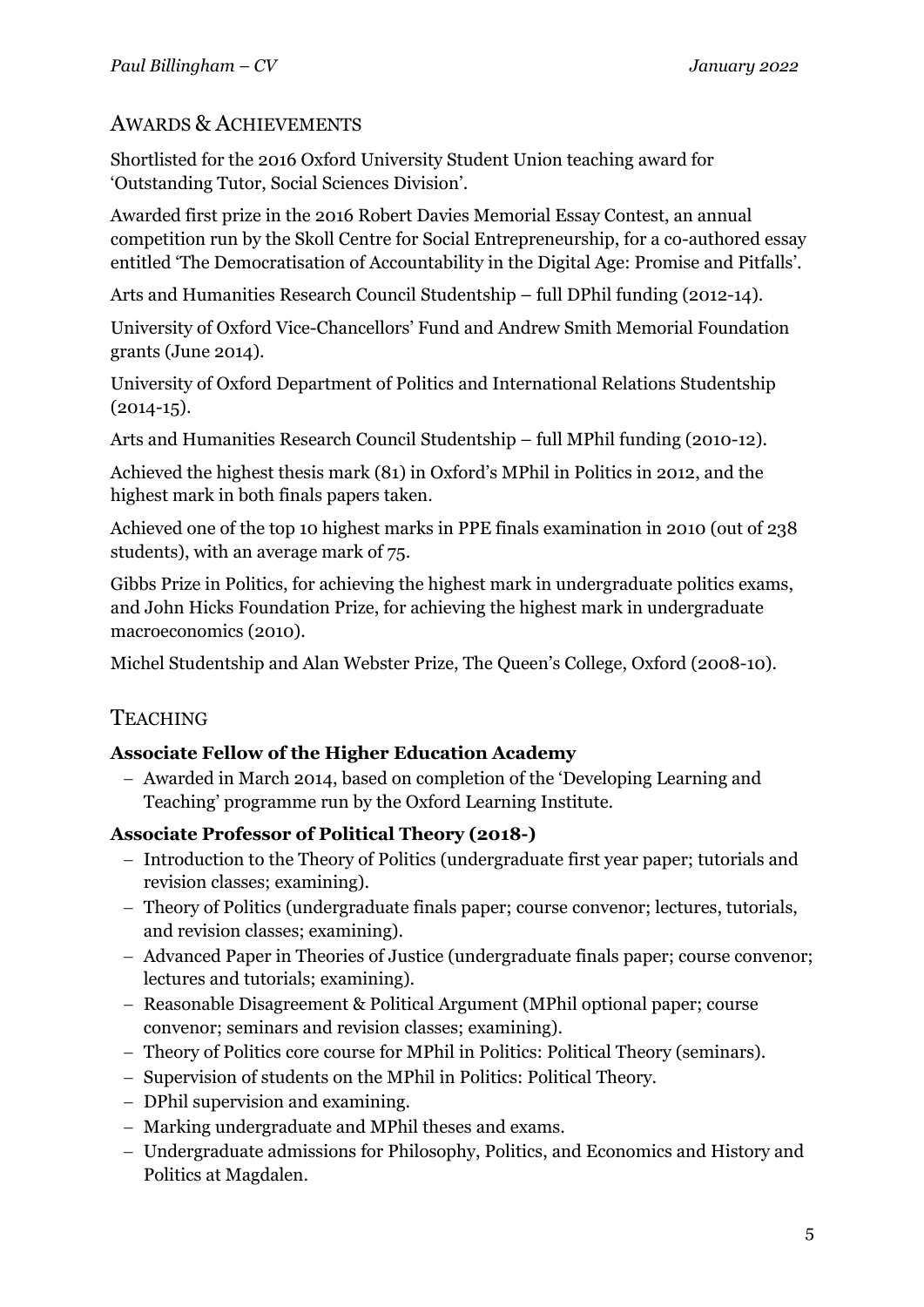- Graduate admissions for DPIR for the MSc, MPhil, and DPhil programmes.

# **College Lecturer in Political Theory, Christ Church, Oxford (2015-18)**

# **Seminar Leader in Political Philosophy, Blavatnik School of Government, Oxford (2015-16)**

- Shortlisted for the 2016 Oxford University Student Union 'Outstanding Tutor' award.

# **Career Development Lecturer in Political Theory, Trinity College, Oxford (2014-15)**

**College Lecturer in Political Theory, Queen's College, Oxford (2011-15)**

# PROFESSIONAL SERVICE

Editor of Online Resource Centre of widely used textbook, *Issues in Political Theory* (4th edition, Oxford University Press, 2019).

Referee for *American Political Science Review*; *Analysis*; *Australasian Journal of Philosophy*; *British Journal of Political Science*; *Canadian Journal of Philosophy*; *Critical Review of International Social and Political Philosophy*; *Erkenntnis*; *Ethical Theory and Moral Practice*; *European Journal of Philosophy*; *European Journal of Political Theory*; Hart Publishing; *Journal of Applied Philosophy*; *Journal of Ethics and Social Philosophy*; *Journal of Social Philosophy*; *Moral Philosophy and Politics*; *Pacific Philosophical Quarterly*; *Philosophy & Social Criticism*; *Polish Political Science Yearbook*; *Politics, Philosophy & Economics*; *Politics and Religion*; *Polity*; *Religious Studies*; *Res Publica*; Routledge books; *Social Philosophy Today*; *Social Theory and Practice*; *Studies in Christian Ethics*; *The Journal of Political Philosophy*; *The Journal of Politics*; *The Journal of Value Inquiry*; *The Philosophical Quarterly*; *The Southern Journal of Philosophy*; *Utilitas*.

Editor or co-editor of five journal special issues and book symposia, in *Journal of Applied Philosophy* (forthcoming), *Social Theory and Practice* (forthcoming, 2021), *Political Theology* (2020), *Ethical Theory and Moral Practice* (2019), and *The American Journal of Jurisprudence* (2018).

Academic Policy Committee, Magdalen College (2019-).

Co-organiser of workshop on 'Themes from the Political Philosophy of Gerald Gaus' (March 2019).

Co-convenor of a workshop on 'Religious Diversity, Political Theory, and Theology' at a conference on Public Life and Religious Diversity (University of Oxford, September 2017).

Co-organiser of 'Symposium on *Liberalism with Excellence* by Matthew Kramer' (June 2017).

- Secured funding totalling  $£7,850$  for this event, from the Society for Applied Philosophy; Christ Church, Oxford; the Cambridge Forum for Legal and Political Philosophy; The Mind Association; and Oxford's Department of Politics and International Relations.